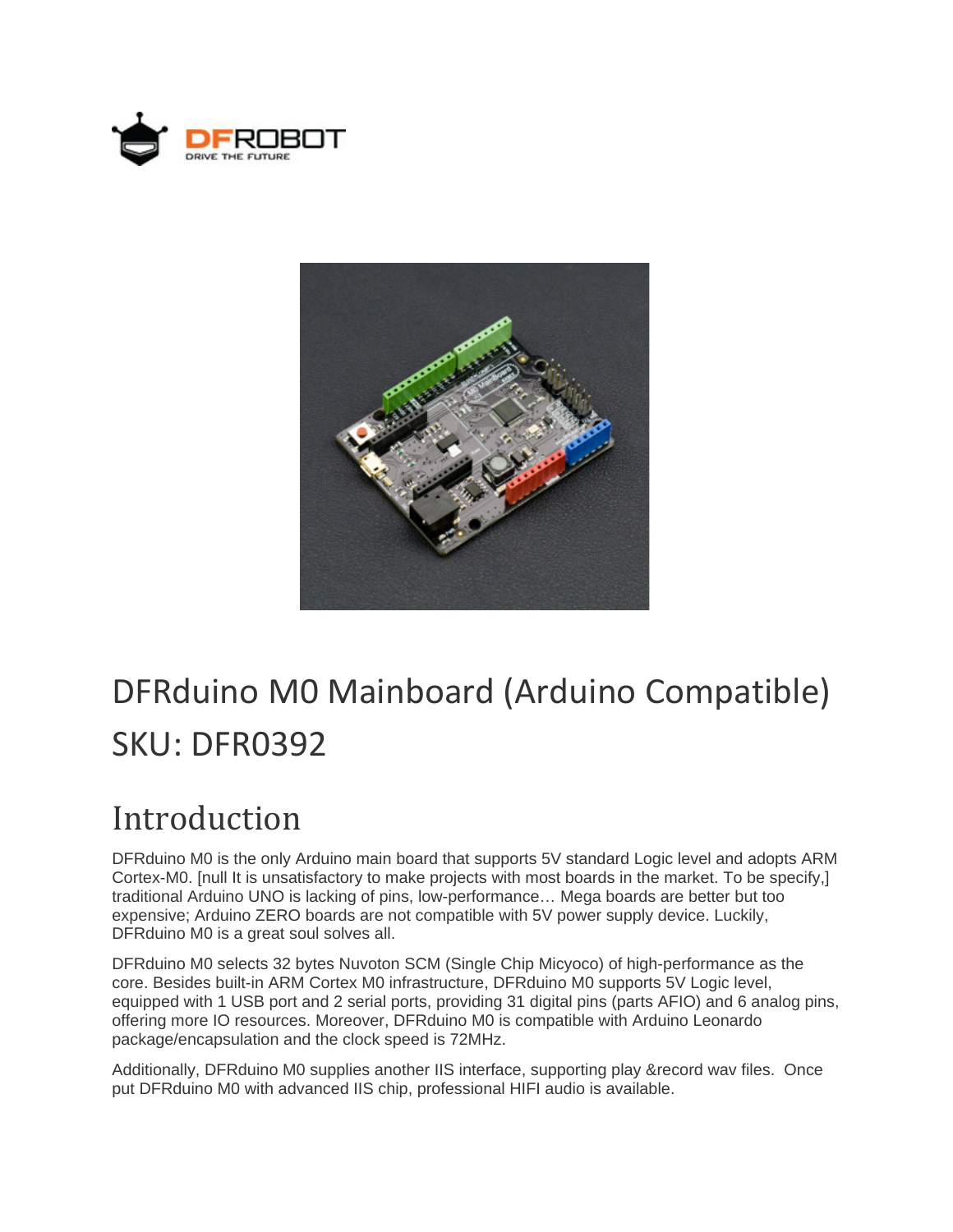**NOTE**: Different from official Arduino M0, DFRduino M0 adopts a unique chip solution which should be installed independently. It supports Windows, Linux and MAC. The default IDE version should be 1.6.0 and above, other versions should be modified according to FAQ instructions.

### Features

- Arduino IDE Compatible
- 32-Bit 72MHz Cortex-M0
- Supports 5V reference voltage
- Supports standard IIS audio interface
- Support USB and dual physical hardware serial port
- Compatible with Leonardo pin packages
- Support wireless programming upload code

### Specification

- Microcontrollers: Nuvoton NUC123ZD4AN0 (Cortex M0)
- Clock Speed: 72MHz
- Operating Voltage: 5V
- Recommended Input Voltage: 7-12V
- Limit input voltage: 6-20V
- Digital I/O Pins: 31
- Analog input Pins: 6
- External Interrupt: 4
- SRAM: 20K
- Flash: 68K (of which 12 KB used by bootloader, 55K used by the user code area, 1K used by EEPROM)
- EEPROM: 1K
- SPI: 1 port (D14, D15, D16)
- $\bullet$  IIC / I2C: 1 port (D2, D3)
- USB serial port: 1 (Serial)
- Physical serial port: 2 (Serial1, Serial2) Serial1 0 (Rx1) and 1 (Tx1) Serial2 24 (Rx2) and 25 (Tx2)
- Xbee interface: 1 (Serial1)
- Size: 68 \* 53 mm/ 2.68 \* 2.09 inches
- Weight: 30g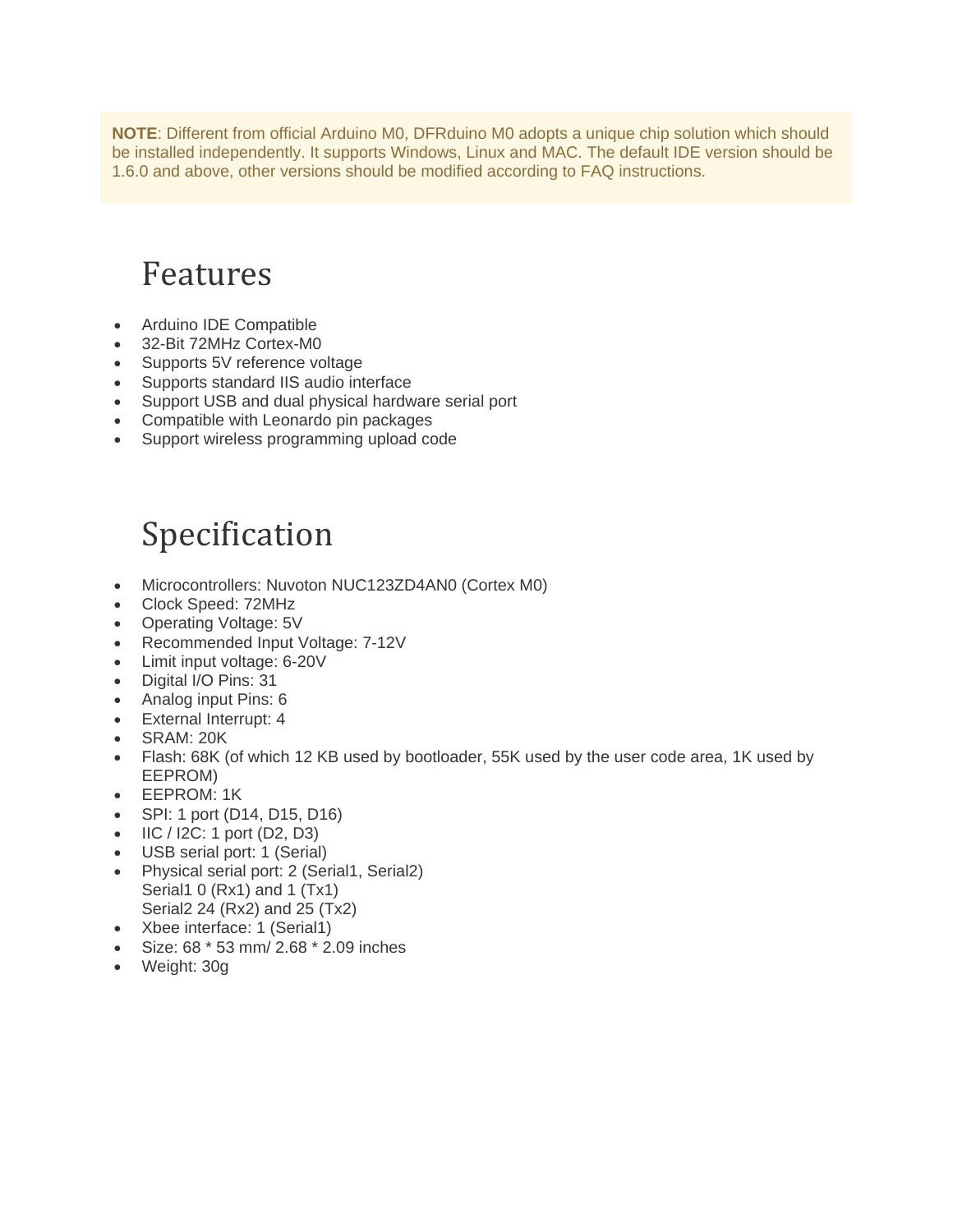## Board Overview



DFRduino M0 Mainboard (Arduino Compatible)

| <b>Num</b> | Label                 | <b>Description</b>                      |
|------------|-----------------------|-----------------------------------------|
|            | USB                   | <b>USB Power</b>                        |
|            | <b>External Power</b> | $7 - 12V$                               |
| 3          | Digital IO D0~D13     | Digital IO D0~D13 (Leonardo Compatible) |
|            | Digital IO D24~D31    | Digital IO D24~D31                      |
|            | <b>SPI</b> Interface  | D14, D15, D16 (Pin Multiplexing)        |
| 6          | Analog A0~A5          | Analog A0~A5 (D18~D23 Multiplexing)     |
|            | <b>MCU</b>            | NUC123LD4AN0                            |
|            | <b>Xbee Socket</b>    | Serial1, support wireless programming   |

## PinMap

| <b>DFRduino M0 Pins</b> | IC pin          | <b>Multiplex</b> | <b>Note</b>      |
|-------------------------|-----------------|------------------|------------------|
| D <sub>0</sub>          | PC4             | RXD1             | INT <sub>2</sub> |
| D <sub>1</sub>          | PC <sub>5</sub> | TXD1             | INT <sub>3</sub> |
| D <sub>2</sub>          | PF <sub>2</sub> | <b>SDA</b>       | <b>INTO</b>      |
| D <sub>3</sub>          | PF <sub>3</sub> | <b>SCL</b>       | INT <sub>1</sub> |
| D4                      | PC <sub>0</sub> | <b>I2S LRCLK</b> |                  |
| D <sub>5</sub>          | PC <sub>3</sub> | PWM0             |                  |
| D <sub>6</sub>          | <b>PA13</b>     | PWM1             |                  |
| D7                      | PC <sub>2</sub> | <b>I2S DI</b>    |                  |
| D <sub>8</sub>          | PC <sub>3</sub> | I2S DO           |                  |
| D9                      | <b>PA14</b>     | PWM <sub>2</sub> |                  |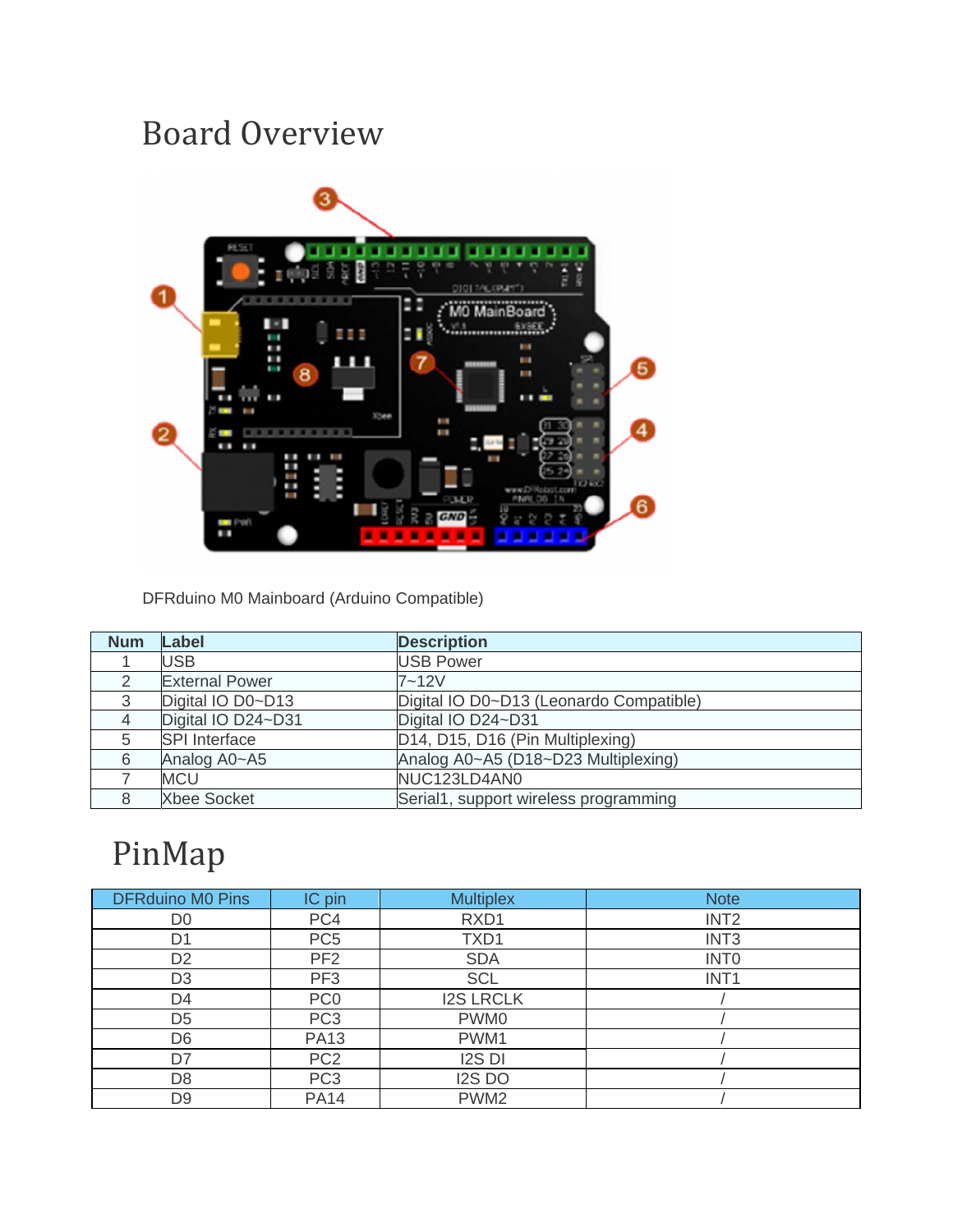| D <sub>10</sub> | <b>PA15</b>     | PWM3             |                 |
|-----------------|-----------------|------------------|-----------------|
| D11             | PB <sub>8</sub> | PWM4             | Software PWM    |
| D <sub>12</sub> | PC <sub>1</sub> | <b>I2S BCLK</b>  |                 |
| D <sub>13</sub> | <b>PB14</b>     | PWM <sub>5</sub> | Software PWM    |
| D <sub>14</sub> | <b>PA10</b>     | <b>SPI MISO</b>  |                 |
| D <sub>15</sub> | <b>PA11</b>     | <b>SPI SCK</b>   |                 |
| D <sub>16</sub> | <b>PC11</b>     | <b>SPI MOSI</b>  |                 |
| D <sub>17</sub> | PB <sub>6</sub> | RX LED           |                 |
| D <sub>18</sub> | PD <sub>0</sub> | A <sub>0</sub>   |                 |
| D <sub>19</sub> | PD <sub>1</sub> | A <sub>1</sub>   |                 |
| D <sub>20</sub> | PD <sub>2</sub> | A2               |                 |
| D <sub>21</sub> | PD <sub>3</sub> | A <sub>3</sub>   |                 |
| D <sub>22</sub> | PD4             | A4               |                 |
| D <sub>23</sub> | PD <sub>5</sub> | A <sub>5</sub>   |                 |
| D <sub>24</sub> | PB4             | RXD <sub>2</sub> | RX <sub>2</sub> |
| D <sub>25</sub> | PB <sub>5</sub> | TXD <sub>2</sub> | TX <sub>2</sub> |
| D <sub>26</sub> | <b>PC10</b>     | <b>NULL</b>      |                 |
| D <sub>27</sub> | PC <sub>9</sub> | <b>NULL</b>      |                 |
| D <sub>28</sub> | <b>PC13</b>     | <b>NULL</b>      |                 |
| D <sub>29</sub> | <b>PC12</b>     | <b>NULL</b>      |                 |
| D <sub>30</sub> | PB <sub>9</sub> | <b>NULL</b>      |                 |
| D31             | <b>PB10</b>     | <b>NULL</b>      |                 |
| D32             | PB7             | <b>TX LED</b>    |                 |

### Tutorial

#### Requirements

- **Hardware** DFRduino M0 x 1 Micro USB Cable x1
- **Software**

Arduino IDE (Version requirements: V1.6.X and later), Click to Download Arduino IDE from Arduino®

https://www.arduino.cc/en/Main/Software%7C

#### Setup DFRduino M0 Software Development Environment

 Open Arduino IDE, **File->Preferences**, find **Additional Boards Manager URLs**, copy the below link, and paste in the blank.

https://raw.githubusercontent.com/DFRobot/DFRobotDuinoBoard/master/package\_dfrobot\_m3\_inde x.json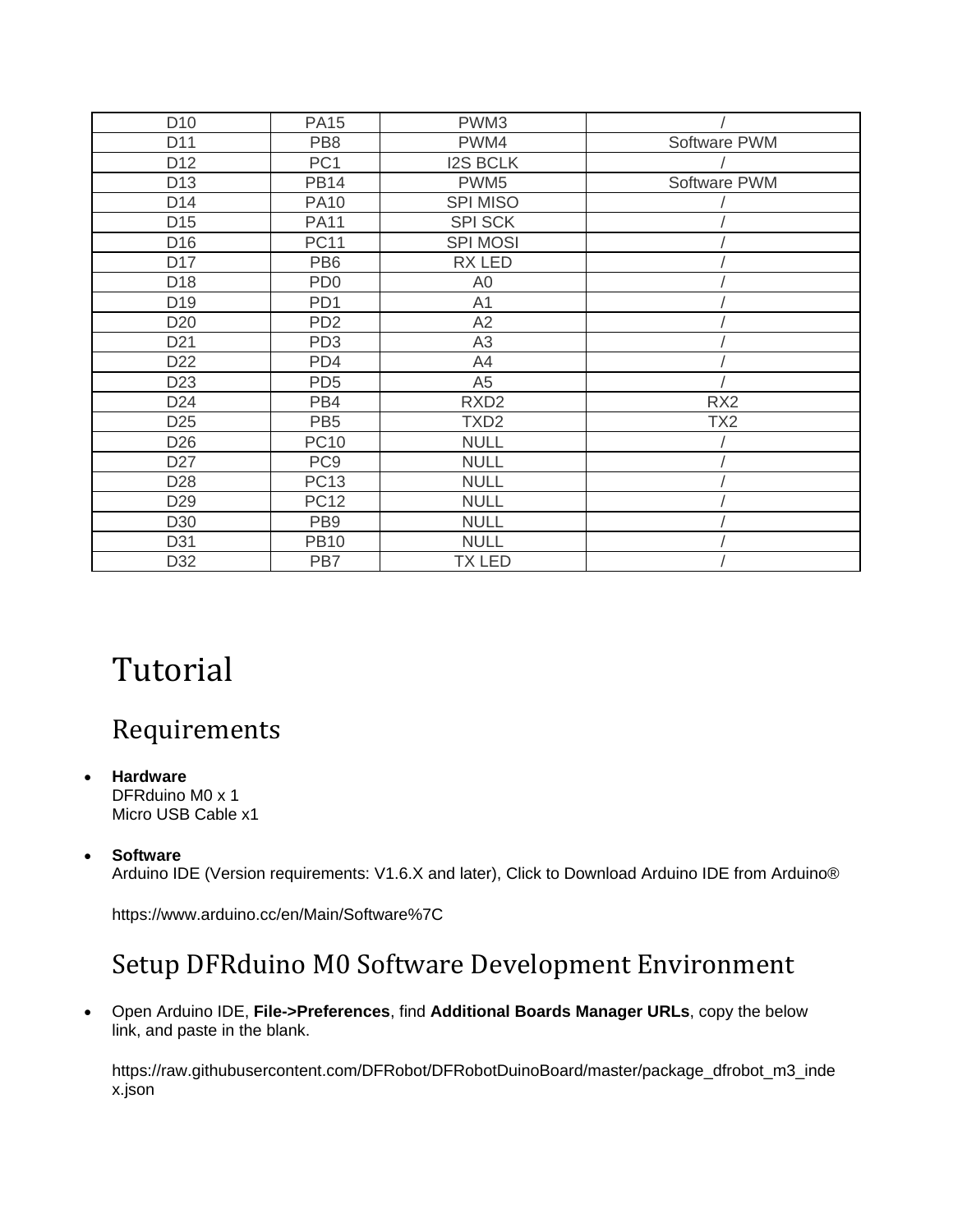| 8 Blink   Arduino 1.6.9<br>File Edit Sketch Tools Help                                                                                                                                                                                                                                                                                                                                                                                                                                                                                                                                |
|---------------------------------------------------------------------------------------------------------------------------------------------------------------------------------------------------------------------------------------------------------------------------------------------------------------------------------------------------------------------------------------------------------------------------------------------------------------------------------------------------------------------------------------------------------------------------------------|
| $Ctrl + N$<br>New<br>$Ctrl + O$<br>Open<br>Open Recent<br>,<br>Sketchbook<br>Examples<br>$Ctrl + W$<br>Close<br>$Ctrl + S$<br>Save<br>shen you press reset or power the board<br>Ctrl+Shift+S<br>Save As<br>an output.<br>Ctrl+Shift+P<br>Page Setup<br>$Ctrl + P$<br>Print<br>Preferences Ctrl+逗号<br>ad over again forever<br>Quit<br>$Ctrl + Q$<br>digitalWrite(13, MIGO; // turn the LED on OIIGH is the voltage level)<br>delay (1000):<br>// wait for a second<br>digitalWrite (13, 10W); // turn the LED off by waking the voltage 10W<br>// wait for a second<br>delay (1000); |

File->Preferences

| Sketchhook location:<br>C: \Users\huiwang\Documents\Arduino<br>Inglish (Inglish)<br>Editor Innguage:                                                                                                                                                                                                                                                                                                                               |
|------------------------------------------------------------------------------------------------------------------------------------------------------------------------------------------------------------------------------------------------------------------------------------------------------------------------------------------------------------------------------------------------------------------------------------|
|                                                                                                                                                                                                                                                                                                                                                                                                                                    |
|                                                                                                                                                                                                                                                                                                                                                                                                                                    |
| 12<br>Editor font size:<br>$V$ Automatic 100 $-K$ (requires restart of Arduino)<br>Interface scale:<br>Show verbose output during: V compilation V upload<br>Compiler warnings:<br>Hone v<br>Display line numbers<br>Enable Code Folding<br>V Verify code after upload<br>Wse external editor<br>Check for updates on startup<br>V Update sketch files to new extension on save (pde -> . inc)<br>Save when verifying or uploading |

paste url here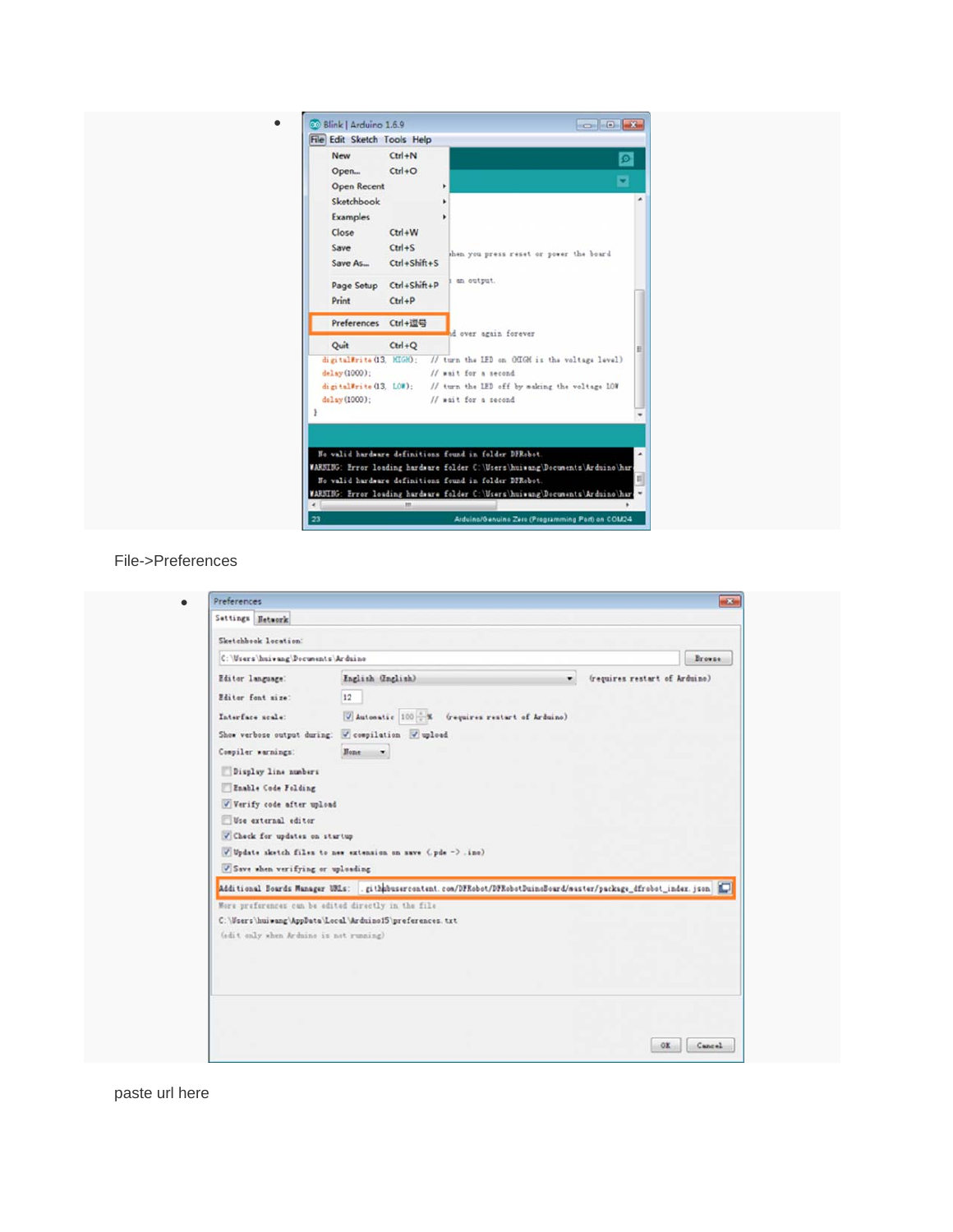- Click **OK**
- Open **Tools->Board->Boards Manager**, enter DFRduino in the search box, click **Install**

| Boards included in this package:<br>Bluno M0 MainBoard.<br>Online help<br>More info | Bluno MO MainBoard & DFRduino MO MainBoard by DFRobot |  |         |
|-------------------------------------------------------------------------------------|-------------------------------------------------------|--|---------|
|                                                                                     |                                                       |  | Install |
|                                                                                     |                                                       |  |         |
|                                                                                     |                                                       |  |         |
|                                                                                     |                                                       |  |         |
|                                                                                     |                                                       |  |         |

Search "DFRduino M0"

| Boards included in this package:<br>Bluno MO MainBoard.<br>Online help<br>More info | Bluno MO MainBoard & DFRduino MO MainBoard by DFRobot version 1.0.0 INSTALLED | A<br>Renove |
|-------------------------------------------------------------------------------------|-------------------------------------------------------------------------------|-------------|
|                                                                                     |                                                                               |             |
|                                                                                     |                                                                               |             |

Install DFRduino M0 MainBoard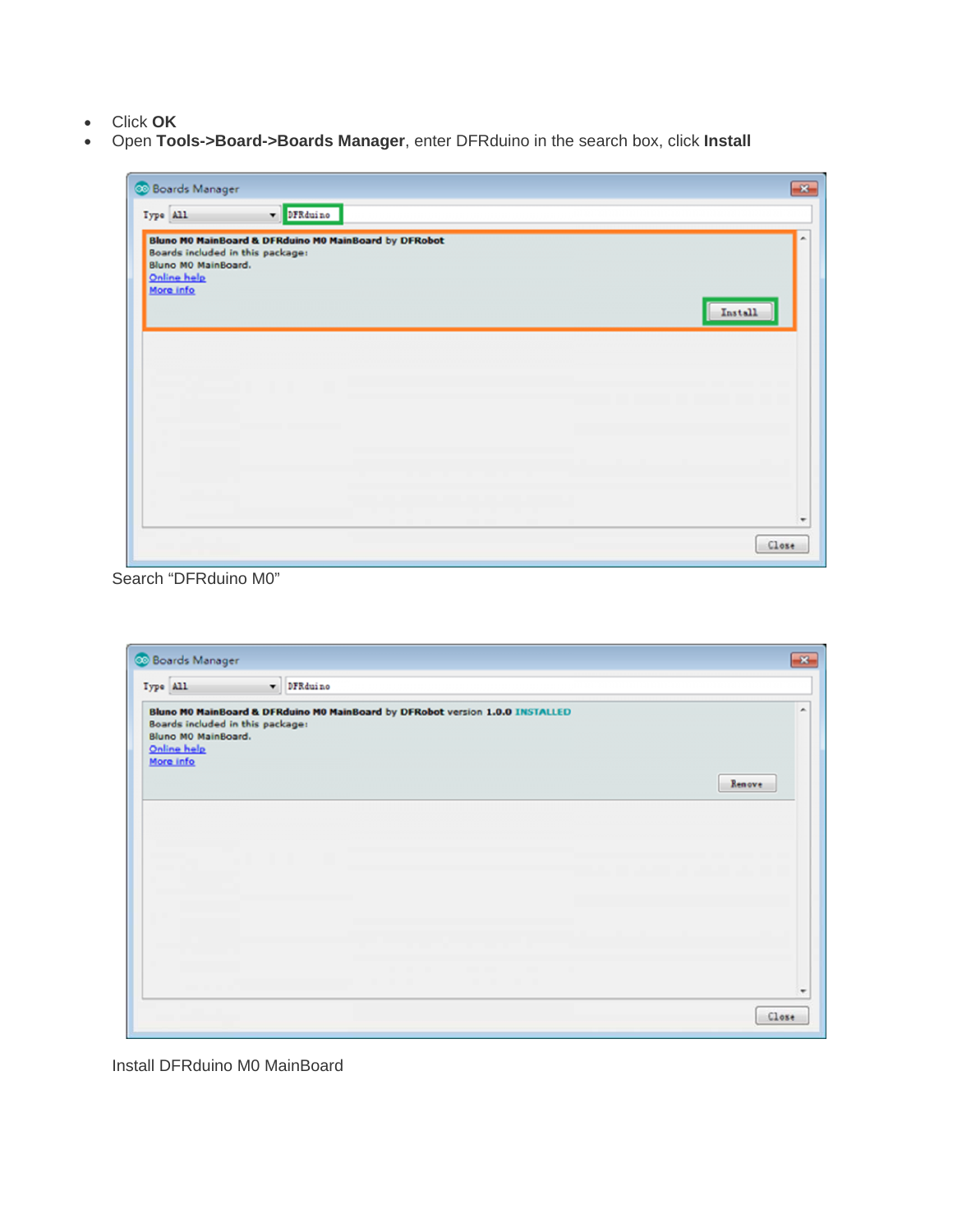Now, the development environment has been installed, you can use it like a normal Arduino board.

| 端口                   | Arduino Mini                           |  |
|----------------------|----------------------------------------|--|
|                      | <b>Arduino Ethernet</b>                |  |
| 编程器: "AVRISP mkII"   | Arduino Fio                            |  |
| 烧录引导程序               | Arduino BT                             |  |
|                      | LilyPad Arduino USB                    |  |
|                      | LilyPad Arduino                        |  |
|                      | Arduino Pro or Pro Mini                |  |
|                      | Arduino NG or older                    |  |
|                      | Arduino Robot Control                  |  |
|                      | Arduino Robot Motor                    |  |
|                      | Arduino Gemma                          |  |
|                      | Arduino ARM (32位)板                     |  |
|                      | Arduino Due (Programming Port)         |  |
|                      | Arduino Due (Native USB Port)          |  |
|                      | <b>AMEL-Tech Boards</b>                |  |
|                      | Smart Everything Fox (via Atmel-ICE)   |  |
|                      | Smart Everything Fox (via SAM-ICE)     |  |
|                      | Smart Everything Fox (Native USB Port) |  |
| DFRduino MO Mainboar | Arduino i586 Boards                    |  |
|                      | Intel <sup>®</sup> Galileo             |  |
|                      | Intel® Galileo Gen2                    |  |
|                      | Arduino i686 Boards                    |  |
|                      | Intel <sup>®</sup> Edison              |  |
|                      | <b>DFRobot Boards</b>                  |  |
|                      | DFRduino M0 Mainboard                  |  |
|                      | V                                      |  |

#### Driver Installation

Connect M0 to your computer, and you will find an unknown device in the device manager.



- **Update Driver Software** --> **Browse my computer for driver software** .
- Generally, this driver is located in the SDK folder **C:\Users\yourUserName\AppData\Local\Arduino15\packages\nucDuino\hardware\nucDuino\1. 0.0\driver**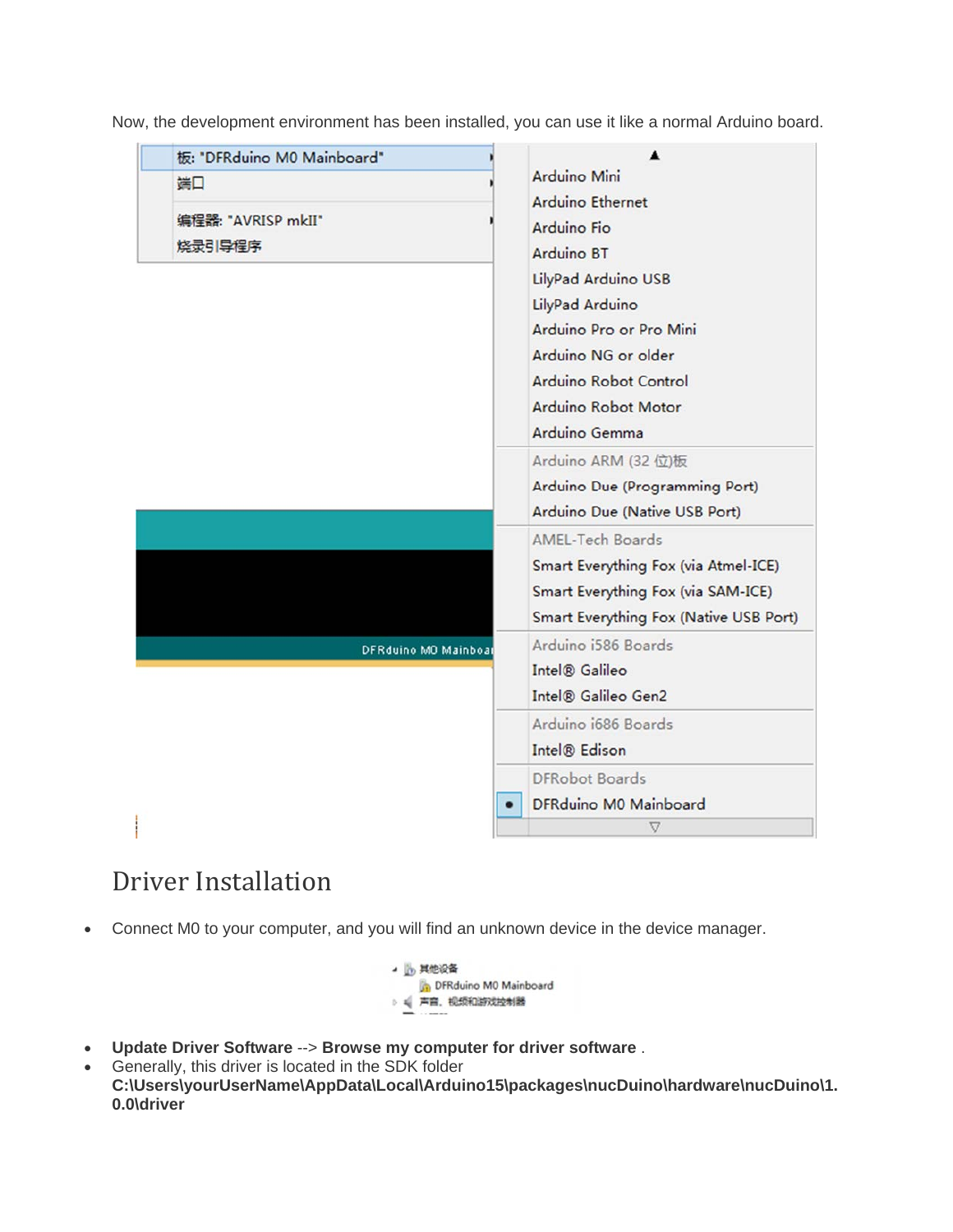Or you can download it here directly: Click to save. Sometime you need disable the digital signature.

https://raw.githubusercontent.com/DFRobot/DFRobotDuinoBoard/master/DFRduino%20M0%20Main Board.inf

> $\triangleright$   $\blacksquare$  Mice and other pointing devices  $\triangleright$  **Monitors** > P Network adapters ▲ 博 Ports (COM & LPT) DFRduino M0 Mainboard (COM7)  $\triangleright$   $\blacksquare$  Print queues  $\triangleright$  **Processors**  $\triangleright$  | Software devices  $\triangleright$  # Sound, video and game controllers

### Special Function

#### Hardware Serial port x2 & USB Serial Port x1

Just like Arduino Leonardo, M0 has USB Serial Port and Hardware Serial Port.

| USB Serial Port               | Serial              |
|-------------------------------|---------------------|
| Hardware Serial Port 1        | Serial1             |
| <b>Hardware Serial Port 2</b> | Serial <sub>2</sub> |

#### **Sample Code**

```
void setup() { // put your setup code here, to run once: 
     Serial.begin(115200); 
     while(!Serial); 
     Serial1.begin(115200); 
     Serial2.begin(115200); 
} 
void loop() { // put your main code here, to run repeatedly: 
     Serial.println("I am USB CDC Serial"); 
     Serial1.println("I am Serial 1");
```